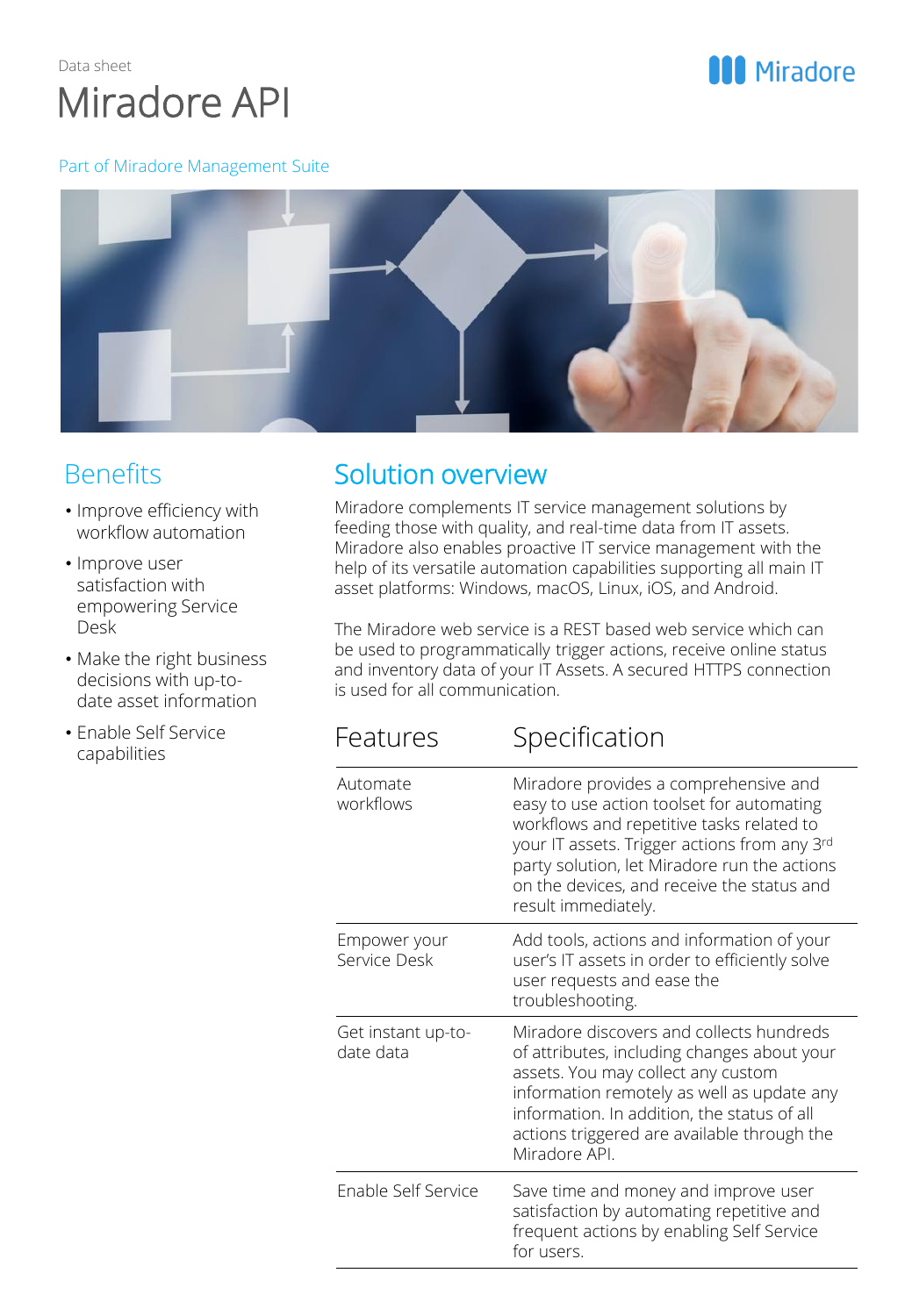

# Automated IT Operations